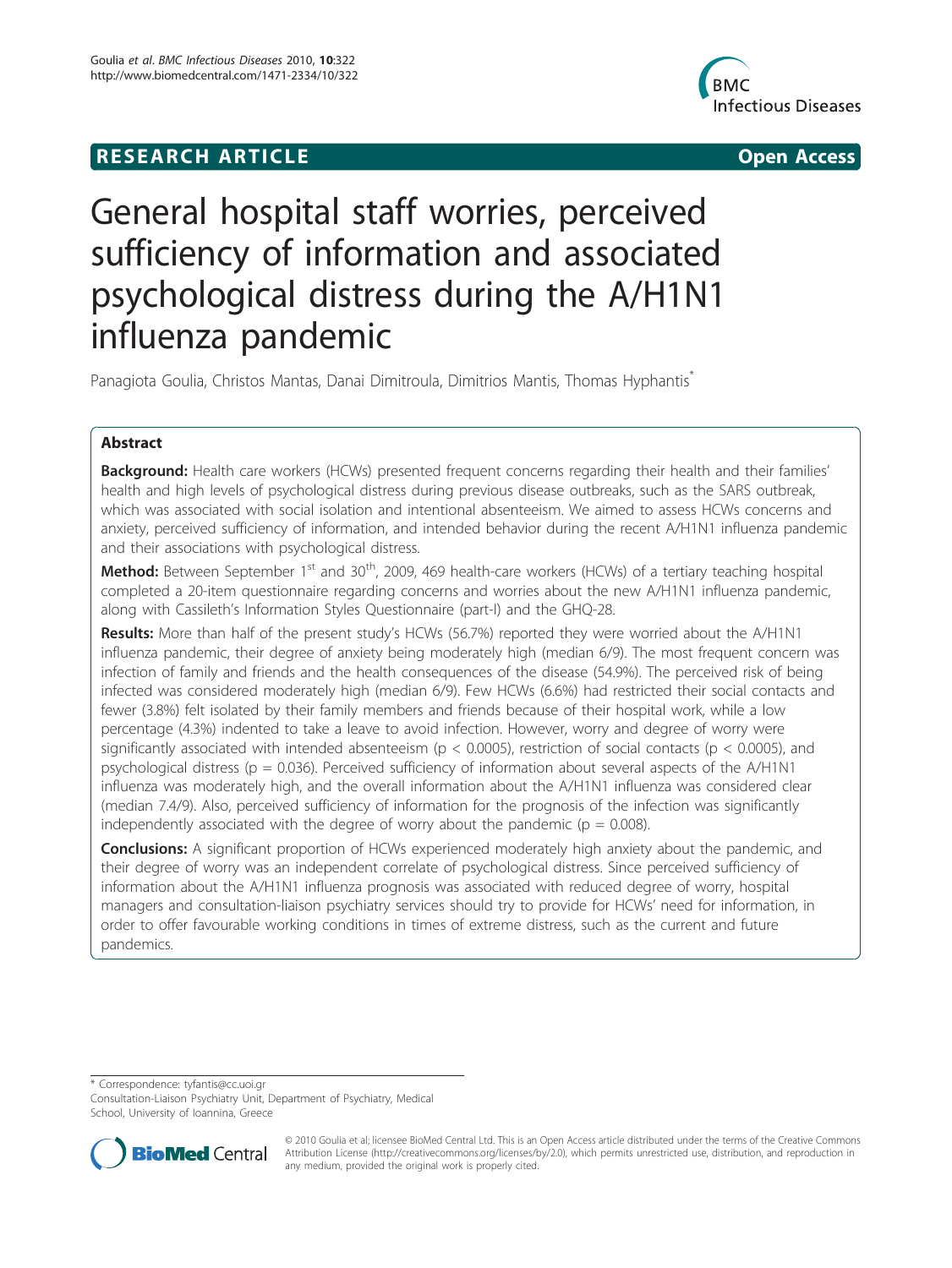#### Background

In April 2009, a new influenza A/H1N1 virus infection (known also as swine flu) emerged in Mexico and soon spread around the world. In June 2009, the World Health Organization (WHO) declared a phase 6 pandemic (the first pandemic in the  $21<sup>st</sup>$  century and the first in 41 years), when sustained community spread of swine flu occurred in multiple WHO regions [[1](#page-9-0)]. By August 2009, there had been over 209,438 cases of influenza A/H1N1 worldwide, and at least 2,185 deaths had been reported to WHO [[2\]](#page-9-0). In Greece, after a moderate wave during July and August 2009, in which 1,839 cases of A/H1N1 influenza had been confirmed and 1 death had been reported [[3\]](#page-9-0), a new wave started in the middle of September, which peaked in the middle of November, with the number of confirmed cases in Greece increasing to 13.899, with 59 deaths by the end of the December, 2009 [\[4](#page-9-0)].

Although A/H1N1 influenza pandemic, as opposed to nosocomial infections like the Severe Acute Respiratory Syndrome (SARS), is a community spread infection for which the risk of contagion is fairly evenly distributed across the population, public health efforts to contain the spread of the A/H1N1 influenza resulted in infection control measures that dominated hospital procedures and policies. Thus, health care workers (HCWs) assumed a key role, encountering an increasing workload and a perception of increased risk of infection, as in any infectious disease outbreak, and this could possibly affect their psychological well-being.

Research on the impact that previous disease outbreaks had on the psychological well-being of HCWs has shown that many HCWs presented high levels of psychological distress, frequent concerns regarding their health and their families' health, worries about their functional ability and fears of stigmatization [[5](#page-9-0)-[10\]](#page-10-0). HCWs worries and psychological distress over the previous SARS outbreak have been associated with higher job stress, social isolation and health fears [\[5](#page-9-0),[6\]](#page-9-0). Also, among the factors that have been found to be associated with HCWs' psychological distress in previous infectious disease outbreaks were physical and emotional exhaustion because of an overburdened healthcare system [\[11](#page-10-0)], rapidly changing medical information and procedures  $[5,12]$  $[5,12]$  $[5,12]$ , media scrutiny  $[5,12]$ , being a nurse  $[13]$ , perception of risk to themselves [\[6](#page-9-0)], lifestyle affected by the disease outbreak [\[13\]](#page-10-0), and personal vulnerability [[8,9](#page-10-0)]. Ithas been also reported that when facing a possibility of an influenza pandemic, a remarkable proportion of HCWs did not go to work, despite a strong sense of duty [\[14-17](#page-10-0)].

Identifying factors in the health care environment that may be associated with HCW worries and psychological distress regarding infectious disease outbreaks and understanding their role in motivating HCWs to engage or to avoid their duties may help to provide HCWs with the most favourable working conditions possible in times of extreme distress [[6\]](#page-9-0). No studies, however, have investigated HCWs' worries, concerns or psychological distress at the height of the epidemic of the new strain of influenza virus, A/H1N1. Prompted by this fact, the aim of the present study was to assess HCWs' acute responses to A/H1N1 influenza pandemic as indicated by their degree of concerns and worries over the pandemic, their degree of perceived sufficiency of information concerning A/H1N1 influenza, their intended behavior during the pandemic and whether these factors were associated with psychological distress.

#### Methods

The study was carried out between September 1<sup>st</sup> and 30th, 2009, at the University General Hospital of Ioannina, Greece, a tertiary teaching hospital with 850 beds providing secondary and tertiary care for a general population of 350,000. After the first moderate wave of the A/H1N1 influenza pandemic in July and August, 2009, there was in the beginning of September an increasing public concern and fears about a new pandemic outbreak in autumn. Indeed, during the study, 8.8% of the referred patients were confirmed A/H1N1 influenza cases, a proportion which increased rapidly, reaching a peak in the middle of November with 65.8% confirmed A/H1N1 influenza cases, which decreased to 46.7% by the end of December, 2009. Overall, from September, 2009, to the end of December, 2009, 838 confirmed A/H1N1 influenza cases were referred to our hospital, without any reported deaths.

To assess HCWs' concerns and worries over the pandemic, their degree of perceived sufficiency of information concerning A/H1N1 influenza, their intended behavior during the pandemic and whether these factors were associated with psychological distress, the following self-reported questionnaires were administered, along with a request for demographic characteristics:

(1) A questionnaire developed for this study comprising 20 items, which were chosen based on the available literature on the perceptions and opinions of experts regarding infectious disease outbreaks [Additional files [1](#page-9-0) [&2](#page-9-0)]. Eight items were dichotomous (Y/N) and 12 items were scored on a 9-point Likert scale from very little (1) to very much (9), very low (1) to very high (9) or strongly agree (9) to strongly disagree (1) (Tables [1,](#page-2-0) [2](#page-3-0) & [3\)](#page-3-0). Items were grouped in seven domains: (a) HCWs' concerns, worries and degree of worry about the A/H1N1 influenza pandemic, (b) perceived sufficiency of information, (c) confidence in information received and measures taken by their department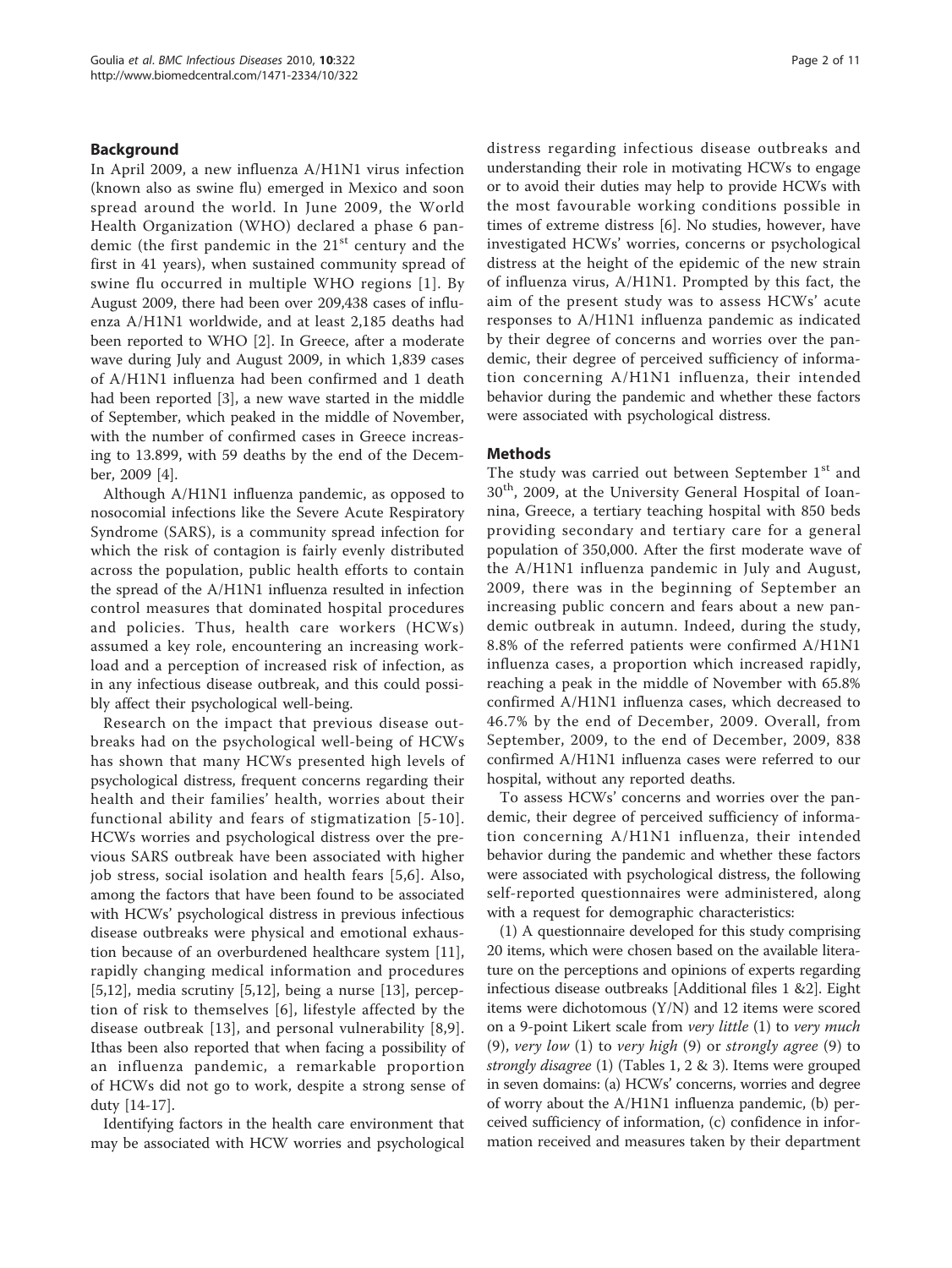#### <span id="page-2-0"></span>Table 1 Healthcare workers' concerns and worries about A/H1N1 influenza pandemic

|                                                                                                                                                                                                       | <b>Total</b><br>$(N = 469)$ | 1. Nurse<br>$(N = 209)$                            | 2. Medical<br>$(N = 120)$      | 3. Allied $(N = 59)$         | 4. Auxiliary<br>$(N = 81)$     | p-value                   |
|-------------------------------------------------------------------------------------------------------------------------------------------------------------------------------------------------------|-----------------------------|----------------------------------------------------|--------------------------------|------------------------------|--------------------------------|---------------------------|
| I worry about the A/H1N1 influenza pandemic<br>(Y/N; N, %)                                                                                                                                            | 266 (56.7)                  | 127(60.7)                                          | 43 (35.8)                      | 33 (55.9)                    | 53 (65.4)                      | $< 0.0005$ <sup>(a)</sup> |
| Degree of worry (mean $\pm$ SD; median)<br>(1: I have very little worry; 9: I'm very much<br>worried)                                                                                                 |                             |                                                    |                                |                              |                                |                           |
| In the entire sample                                                                                                                                                                                  | $4.2 \pm 2.2$ ; 4/9         | $4.4 \pm 2.2$                                      | $3.3 \pm 1.8$ <sup>1 (c)</sup> | $4.0 \pm 2.2$                | $5.3 \pm 2.3$ <sup>1,2,3</sup> | $< 0.0005$ <sup>(b)</sup> |
| In those who answered they worried                                                                                                                                                                    | $5.6 \pm 1.7$ ; 6/9         | $5.5 \pm 1.6$                                      | $5.0 \pm 1.2$                  | $5.4 \pm 1.7$                | $6.2 \pm 1.9^{2}$              | $0.005$ <sup>(b)</sup>    |
| I mostly worry about: (Y/N; N, %)                                                                                                                                                                     |                             |                                                    |                                |                              |                                |                           |
| The disease's danger                                                                                                                                                                                  | 146 (54.9)                  | 76 (59.8)                                          | 19 (44.2)                      | 16(48.5)                     | 30 (56.6)                      | $<$ 0.0005 $^{(a)}$       |
| The risk for family and relatives to be<br>infected                                                                                                                                                   | 161(60.5)                   | 84 (66.1)                                          | 27 (62.8)                      | 22 (66.7)                    | 24 (45.3)                      | $0.015$ <sup>(a)</sup>    |
| Isolation from family and/or social<br>environment                                                                                                                                                    | 34 (12.8)                   | 18 (14.2)                                          | 4(9.3)                         | 4(12.1)                      | 7(13.2)                        | $0.294$ <sup>(a)</sup>    |
| The consequences on my functional ability                                                                                                                                                             | 115(43.2)                   | 59 (46.4)                                          | 16(37.2)                       | 14(42.4)                     | 24 (45.3)                      | $0.007$ <sup>(a)</sup>    |
| Perceived risk for being infected by the A/H1N1<br>virus (1: very low, 9: very high; mean $\pm$ SD;<br>median)                                                                                        | $6.2 \pm 2.3$ ; 6/9         | $6.4 \pm 2.1$                                      | $6.2 \pm 2.0$                  | $5.7 \pm 2.1$                | $6.2 \pm 2.0$                  | $0.117^{(b)}$             |
| I think that being infected with the A/H1N1<br>influenza would have major consequences on<br>my health (1:strongly disagree, 9: strongly<br>agree; mean $\pm$ SD; median)                             |                             | $4.5 \pm 2.2$ ; 5/9 $4.7 \pm 2.2$ <sup>2,4</sup>   | $3.4 \pm 1.8$ $^{1,3,4}$       | 4.3 $\pm$ 2.3 <sup>2,4</sup> | $5.6 \pm 2.0^{1,2,3}$          | $< 0.0005$ <sup>(b)</sup> |
| I believe that the infection is difficult to treat (1:<br>strongly disagree, 9: strongly agree; mean $\pm$ SD)                                                                                        | $4.8 \pm 2.0; 5/9$          | $4.9 \pm 2.0$                                      | 4.2 $\pm$ 1.9 <sup>1,4</sup>   | $4.6 \pm 2.1$                | $5.2 \pm 1.7$                  | $0.002$ <sup>(b)</sup>    |
| I feel that my department is well prepared for<br>the A/H1N1 influenza pandemic (1:strongly<br>disagree, 9: strongly agree; mean $\pm$ SD; median)                                                    |                             | $4.7 \pm 2.4$ ; 5/9 $4.2 \pm 2.3$ <sup>2,3,4</sup> | $5.0 \pm 2.4$                  | $5.2 \pm 2.0$                | $5.1 \pm 2.7$                  | $0.003$ (b)               |
| I think it would be important if there was a<br>service offering psychological support regarding<br>my concerns about the pandemic (1:strongly<br>disagree, 9: strongly agree; mean $\pm$ SD; median) | $5.6 \pm 2.9; 6/9$          | $5.9 \pm 2.9$                                      | $4.5 \pm 2.7$ <sup>1,3,4</sup> | $6.5 \pm 2.3$                | $5.9 \pm 3.1$                  | $< 0.0005$ <sup>(b)</sup> |

(a) chi-square test; (b), ANOVA; (c) Significant differences between this category and the categories mentioned by numbers (Bonferroni post-hoc tests)

regarding A/H1N1 influenza pandemic, (d) perception of personal risk, (e) perception of being a risk to others (e.g. family and friends), (f) perception of stigmatization, isolation and sense of duty, and (g) work satisfaction. Cronbach's  $\alpha$  score for factors consisting of items related to perceived information and information needs ranged from 0.68 to 0.89. Part-I of Cassileth's Information Styles Questionnaire [\[18\]](#page-10-0) was also embedded in the questionnaire, which assesses the amount of desirable informational details about health issues required by the hospital worker, on a 5-point Likert scale.

(2) To assess HCWs psychological distress, the General Health Questionnaire-28 (GHQ-28) [[19](#page-10-0)] was used. It comprises 28 items and, according to its standardization for the Greek population [[20](#page-10-0)], scores above 5 are indicative of mild to moderate psychological distress. Studies have also shown that scores above 11 are indicative of severe psychological distress [\[21](#page-10-0)]. As the total GHQ-28 score exceeds this recommended cut-off point, the probability of being assessed as having a psychiatric diagnosis at interview increases

#### Recruitment

HCWs in all the hospital's departments and clinical units, including the intensive care unit and the emergency department, were asked to participate in the study. A letter was sent to each department director, informing them about the study and asking for their permission to distribute the questionnaires to employees in their departments. All contacted departments agreed to participate. In a scheduled meeting with each department's staff, an estimated number of 1000 potential participants were informed about the aims of the study and that participation was voluntary. Blank questionnaires with sealed boxes for collection of responses were placed at various designated work areas in each participating unit. Four hundred sixty-nine subjects (response rate: 46.9%) returned the survey after an informed consent was obtained. The participants were divided into four groups: Medical staff, nursing staff, allied personnel (physiotherapists, social workers, psychologists, etc) and auxiliary staff (domestic services, administration, etc). All the procedures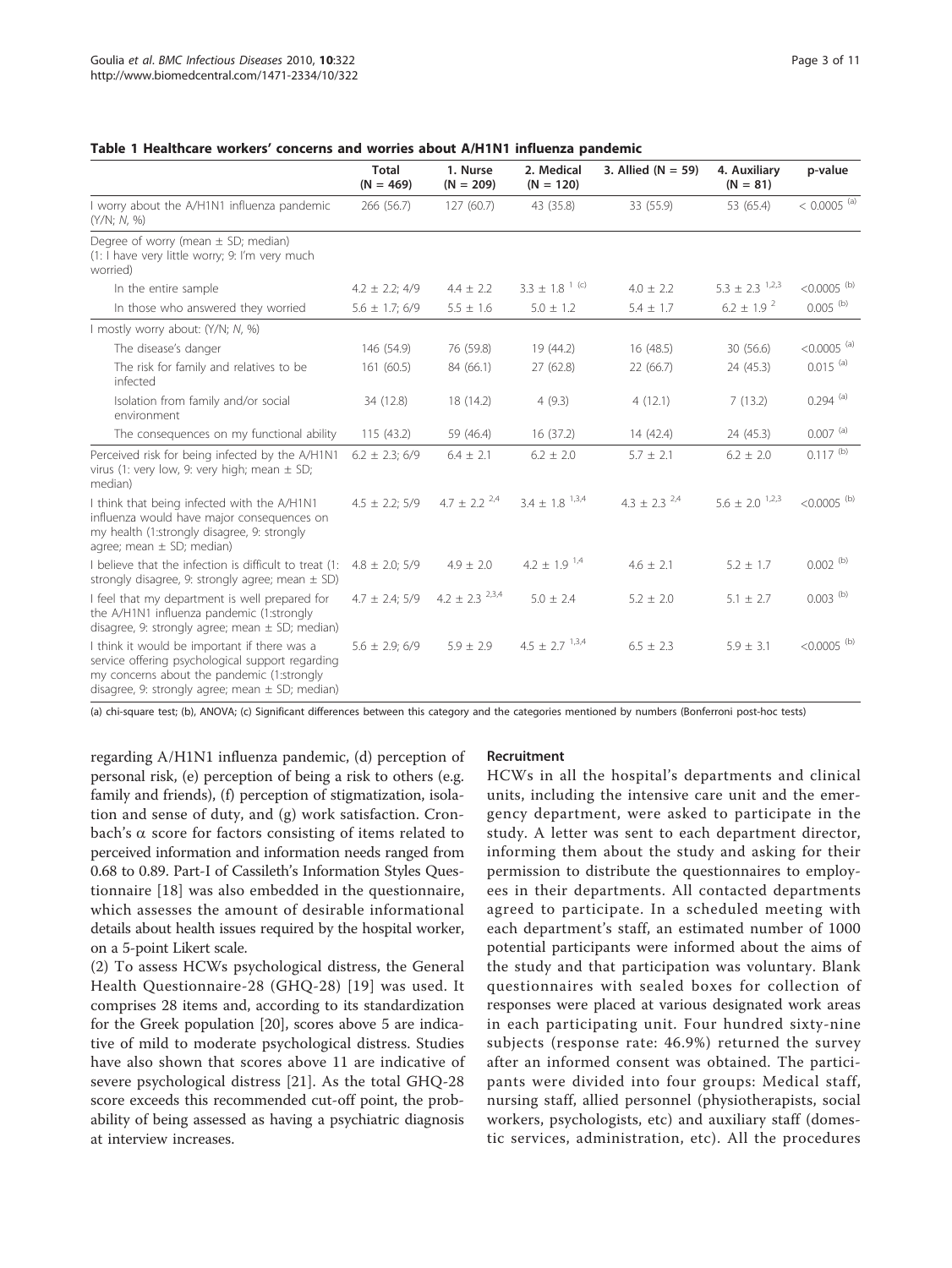|                                                                                                                                                                                | Total ( $N = 469$ )<br>(mean $\pm$ SD;<br>median) | 1. Nurse<br>$(N = 209)$ | 2. Medical<br>$(N = 120)^{(b)}$ | 3. Allied<br>$(N = 59)$ | 4. Auxiliary<br>$(N = 81)$ | p-value <sup>a</sup> |
|--------------------------------------------------------------------------------------------------------------------------------------------------------------------------------|---------------------------------------------------|-------------------------|---------------------------------|-------------------------|----------------------------|----------------------|
| believe that I have heard sufficient information                                                                                                                               |                                                   |                         |                                 |                         |                            |                      |
| about:                                                                                                                                                                         |                                                   |                         |                                 |                         |                            |                      |
| (1:strongly disagree, 9: strongly agree)                                                                                                                                       |                                                   |                         |                                 |                         |                            |                      |
| A/H1N1 influenza symptoms                                                                                                                                                      | $7.2 \pm 1.8, 8/9$                                | $7.2 \pm 1.8$           | $7.8 \pm 1.6$ <sup>1,3,4</sup>  | $7.0 \pm 1.7$           | $6.6 \pm 1.8$              | < 0.0005             |
| A/H1N1 influenza prognosis                                                                                                                                                     | $6.4 \pm 2.1, 7/9$                                | $6.1 \pm 2.1$           | 7.1 $\pm$ 1.9 <sup>1,3,4</sup>  | $6.1 \pm 2.1$           | $6.0 \pm 2.1$              | < 0.0005             |
| A/H1N1 influenza treatment                                                                                                                                                     | $6.5 \pm 2.1, 7/9$                                | $6.3 \pm 2.1$           | $7.3 \pm 1.8$ $^{1,3,4}$        | $6.2 \pm 2.0$           | $5.9 \pm 2.3$              | < 0.0005             |
| A/H1N1 influenza infection route                                                                                                                                               | $7.5 \pm 1.8, 8/9$                                | $7.3 \pm 1.7$           | $8.1 \pm 1.5$ $1.3.4$           | $7.3 \pm 1.8$           | $7.1 \pm 1.9$              | < 0.0005             |
| A/H1N1 influenza preventive measures                                                                                                                                           | $7.2 \pm 2.0, 8/9$                                | $6.9 \pm 2.1$           | $7.8 \pm 1.7$ <sup>1,3,4</sup>  | $7.1 + 2.0$             | $6.9 \pm 2.1$              | < 0.0005             |
| I believe that my department provided clear<br>information about the A/H1N1 influenza<br>pandemic (1:strongly disagree, 9: strongly<br>agree)                                  | $5.4 \pm 2.4, 6/9$                                | $5.4 \pm 2.4$           | $5.3 \pm 2.5$                   | $5.5 \pm 2.2$           | $5.9 \pm 2.8$              | 0.408                |
| Overall, the information I have heard about the<br>A/H1N1 influenza has been clear (1:strongly<br>disagree, 9: strongly agree; five items,<br>Cronbach's $\alpha$ , 0.89)      | $7.0 \pm 1.6$ , 7.4/9                             | $6.8 \pm 1.7$           | $7.6 \pm 1.4$ $1.3.4$           | $6.7 + 1.5$             | $6.5 \pm 1.7$              | < 0.0005             |
| General health-information needs (1: for a<br>disease that I might suffer, I prefer having no<br>more information than needed; 5: I prefer as<br>much information as possible) | $3.6 \pm 1.6, 4/5$                                | $3.8 \pm 1.5$           | $3.3 \pm 1.6$                   | $3.2 \pm 1.5$           | $3.5 \pm 1.6$              | 0.036                |

#### <span id="page-3-0"></span>Table 2 Healthcare workers' perceived sufficiency of information about A/H1N1 influenza pandemic and general health information needs (mean  $\pm$  SD).

(a), One-way ANOVA; (b) Significant differences between this category and the categories mentioned by numbers (Bonferroni post-hoc tests)

followed were in accordance with the ethical standards on human experimentation (World Medical Association Helsinki Declaration) and were approved by the Ioannina University General Hospital's responsible ethics committee (38/31.8.2009).

#### Statistical analysis

All the statistical analyses were performed using the Statistical Package for the Social Sciences (SPSS) 15.0 (SPSS Inc., Chicago, IL, USA) for Windows. Summary statistics for all variables were calculated. Normality was tested by

| Table 3 Intended behavior associated with worry and the degree of worry about the A/H1N1 influenza pandemic |  |  |  |  |  |
|-------------------------------------------------------------------------------------------------------------|--|--|--|--|--|
|                                                                                                             |  |  |  |  |  |

|                                                                                                                                                                                                                 |           |                 | Do you worry about the new A/H1N1 influenza pandemic? |                       |               | Degree of worry       |       |  |
|-----------------------------------------------------------------------------------------------------------------------------------------------------------------------------------------------------------------|-----------|-----------------|-------------------------------------------------------|-----------------------|---------------|-----------------------|-------|--|
|                                                                                                                                                                                                                 |           | Yes $(N = 266)$ | $No (N = 203)$                                        | p-value               | mean $\pm$ SD | p-value               | $d^4$ |  |
| Restriction of Social Contacts<br>(I have restricted my social contacts<br>because my work environment is<br>considered "dangerous")                                                                            | Yes       | 27 (10.2%)      | $4(2.0\%)$                                            | < 0.0005 <sup>1</sup> | $6.1 \pm 1.9$ | $< 0.0005^2$          | 0.917 |  |
|                                                                                                                                                                                                                 | <b>No</b> | 239 (89.8%)     | 199 (98.0%)                                           |                       | 4.1 $\pm$ 2.2 |                       |       |  |
| Isolation<br>(I feel that my family members and<br>friends avoid contacts with me,<br>because I work in a "high-risk"<br>environment)                                                                           | Yes       | 14 (5.3%)       | $4(2.0\%)$                                            | 0.05 <sup>1</sup>     | $5.6 \pm 2.2$ | $0.016^2$             | 0.636 |  |
|                                                                                                                                                                                                                 | <b>No</b> | 252 (94.7%)     | 199 (98.0%)                                           |                       | $4.2 \pm 2.2$ |                       |       |  |
| Intended work avoidance<br>(Lately I have been so concerned<br>about the A/H1N1 influenza that I<br>would take a leave to avoid going<br>to work)                                                               | Yes       | 18 (6.8%)       | $2(1.0\%)$                                            | 0.003 <sup>1</sup>    | $6.1 \pm 2.3$ | < 0.0005 <sup>2</sup> | 0.952 |  |
|                                                                                                                                                                                                                 | <b>No</b> | 248 (93.2%)     | 201 (99.0%)                                           |                       | $4.0 \pm 2.2$ |                       |       |  |
| Sense of Duty (mean $\pm$ SD)<br>(In an emergency situation due to<br>the A/H1N1 influenza pandemic,<br>how possible would it be to avoid<br>your duties?) $(1 =$ highly possible,<br>$9 = not at all possible$ |           | $5.4 \pm 2.8$   | $6.4 \pm 2.7$                                         | < 0.0005 <sup>2</sup> | $-0.1563$     | 0.001                 | 0.315 |  |

1, chi-square tests; 2, two-tailed t-tests; 3, Pearson correlation; 4, Cohen's d as effect size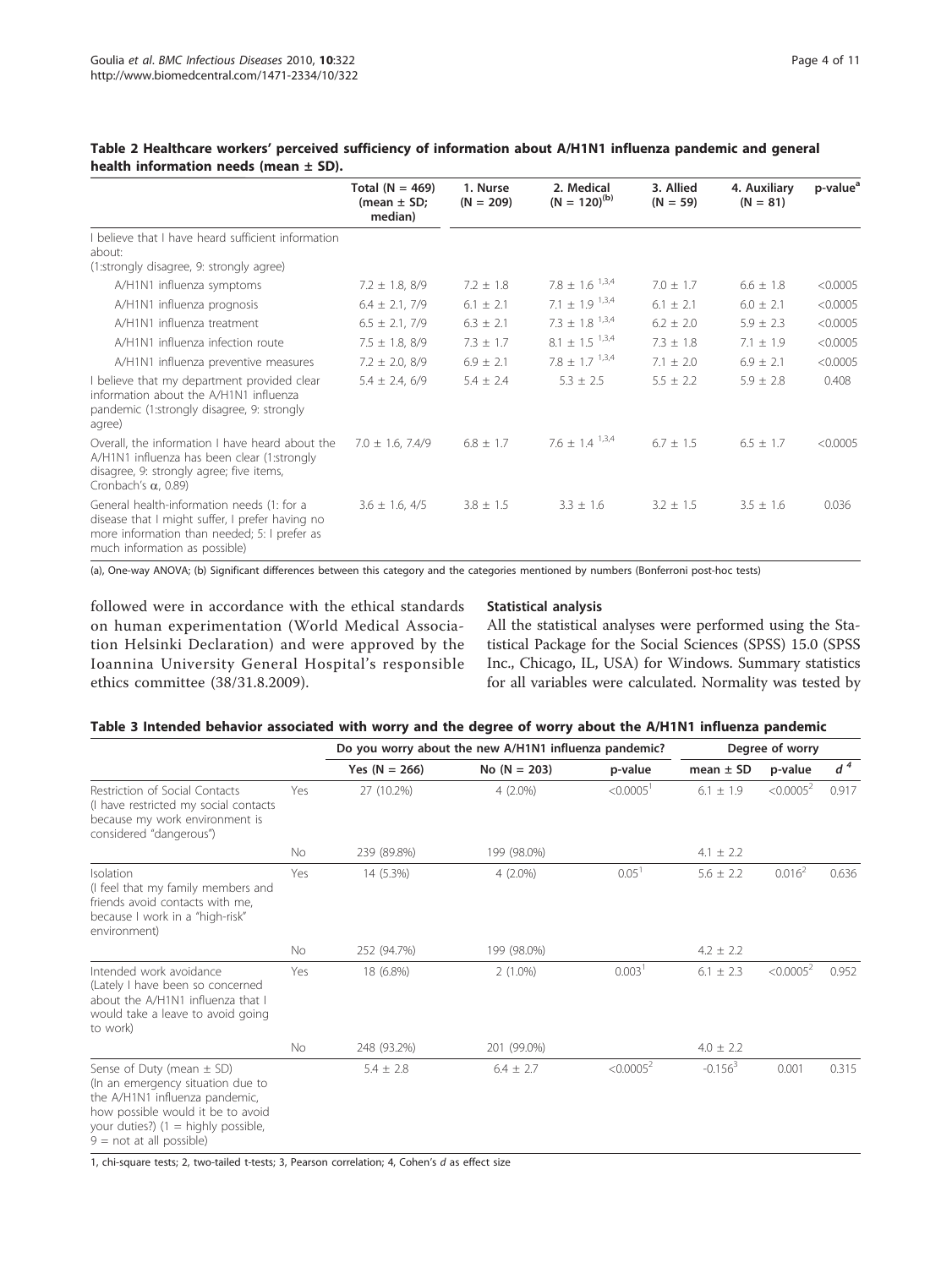the Kolmogorov-Smirnov test [[22\]](#page-10-0). Chi-square analyses and one-way Analyses of Variance (ANOVA) were performed to assess differences in concerns, worries, degree of worry and perceived sufficiency of information among the groups of the hospital staff. To assess the relationship of worries and degree of worry with intended behaviour, chi-square analyses for categorical data (e.g. worries [Y/N], or intended behaviour [Y/N]) and two-tailed t-tests for continuous data (e.g. degree of worry) were carried out [[22](#page-10-0)]. Univariate comparisons were conducted next to assess variables associated with the degree of worry about the A/H1N1 influenza pandemic and the HCWs' psychological distress. Chisquare analyses for categorical data (e.g. for testing the relationship of "psychiatric caseness" [GHQ < 5/GHQ > 5] with gender [M/F]), two-tailed t-tests for continuous data (e.g. for testing the relationship of degree of worry with gender [M/F]) and Pearson correlations for testing the relationship between continuous variables (e.g. between degree of worry and age) were carried out [[22\]](#page-10-0). To assess the factors most closely associated with HCWs' degree of worry, a multiple regression analysis was carried out with dependent variable the degree of worry and independent variables the major demographic variables and the statistically significant variables of the previous univariate analyses. Missing data of independent variables were treated by mean substitution. Colinearity between independent variables was tested based on variance inflation factors (VIF) and tolerances for individual variables [\[23\]](#page-10-0). Finally, a binary logistic regression analysis was used to identify the multivariate associations of HCW's psychological distress adjusting for demographic variables. The dichotomous dependent variable was "total GHQ score" and the cut-off point was "5", as found by receiver-operating characteristics analysis for the GHQ-28 in the Greek population [[20](#page-10-0)]. Selection of independent variables was based on the results of the previous univariate analyses.

#### Results

#### Demographic characteristics and psychological distress

Table 4 presents the participants' major demographic and professional characteristics and their scores on psychological distress measures. Ninety-seven out of the 469 participants (20.7%) presented scores on GHQ-28 > 5, indicative of mild to moderate psychological distress, with a higher proportion of nurses (23.9%) and medical staff (21.7%) presenting scores >5, as compared to allied (13.5%) and auxiliary  $(12.3%)$  personnel ( $p = 0.030$ ). Of the 97 participants who presented scores >5, 32 (6.8% of the entire sample) presented scores >11, indicative of severe psychological distress. Again, the number of nurses (8.6%) and medical staff (6.7%) who presented "severe

## Table 4 Sample characteristics and psychological distress  $(N = 469)$

| <b>Demographics</b>                                              |                |
|------------------------------------------------------------------|----------------|
| Age (years) [mean $\pm$ SD]                                      | $38.4 \pm 8.7$ |
| Female Gender, N (%)                                             | 321 (68.4%)    |
| Living alone, N (%)                                              | 147 (31.3%)    |
| Education, N (%)                                                 |                |
| Below primary                                                    | 13 (2.8%)      |
| Primary                                                          | 14 (3.0%)      |
| High-School                                                      | 159 (33.9%)    |
| College/University                                               | 283 (60.3%)    |
| Children; yes, N (%)                                             | 296 (63.1%)    |
| Profession, N (%)                                                |                |
| Nurse                                                            | 209 (44.6%)    |
| Medical                                                          | 120 (25.6%)    |
| Allied                                                           | 59 (12.6%)     |
| Auxiliary                                                        | 81 (17.3%)     |
| Mild to Moderate Psychological Distress (GHQ-28 $>$ 5),<br>N(% ) | 97 (20.7%)     |
| Severe Psychological Distress (GHQ-28 > 11), N (%)               | 32 (6.8%)      |

psychological distress" was also higher, in comparison to allied  $(1.7%)$  and auxiliary  $(3.7%)$  personnel  $(p = 0.033)$ .

#### Concerns and worries about the A/H1N1 influenza pandemic

As shown in Table [1,](#page-2-0) 56.7% of the participants reported they were worried about the A/H1N1 influenza pandemic, their scores of their degree of worry being indicative of moderately high concern (median, 6/9). The proportion of nurses, auxiliary staff, and allied personnel that reported that they were worried was higher compared to that of the medical staff ( $p < 0.0005$ ). Auxiliary staff presented higher degree of worry than all other groups, and nurses were also more worried than medical staff ( $p < 0.0005$ ). The most frequent concern was the risk of infection of family and friends, followed by worries about the dangerousness of the disease and its consequences on their functional ability. Significantly more nurses and auxiliary staff worried about the danger of the disease ( $p < 0.0005$ ). Concerns about isolation from family and/or social environment were low across all groups (9.3% to 14.2%).

The perceived risk of being infected by the A/H1N1 virus was considered moderately high (median, 6/9), with no significant differences among groups. Over 50% of the participants agreed to some extent that being infected with the A/H1N1 influenza would have a major consequence on their health (median, 5/9), with medical staff presenting the lower rates and auxiliary staff presenting the higher rates ( $p < 0.0005$ ). More than half also agreed to some degree that the infection is difficult to treat (median, 5/9), with medical staff again presenting the lower rates.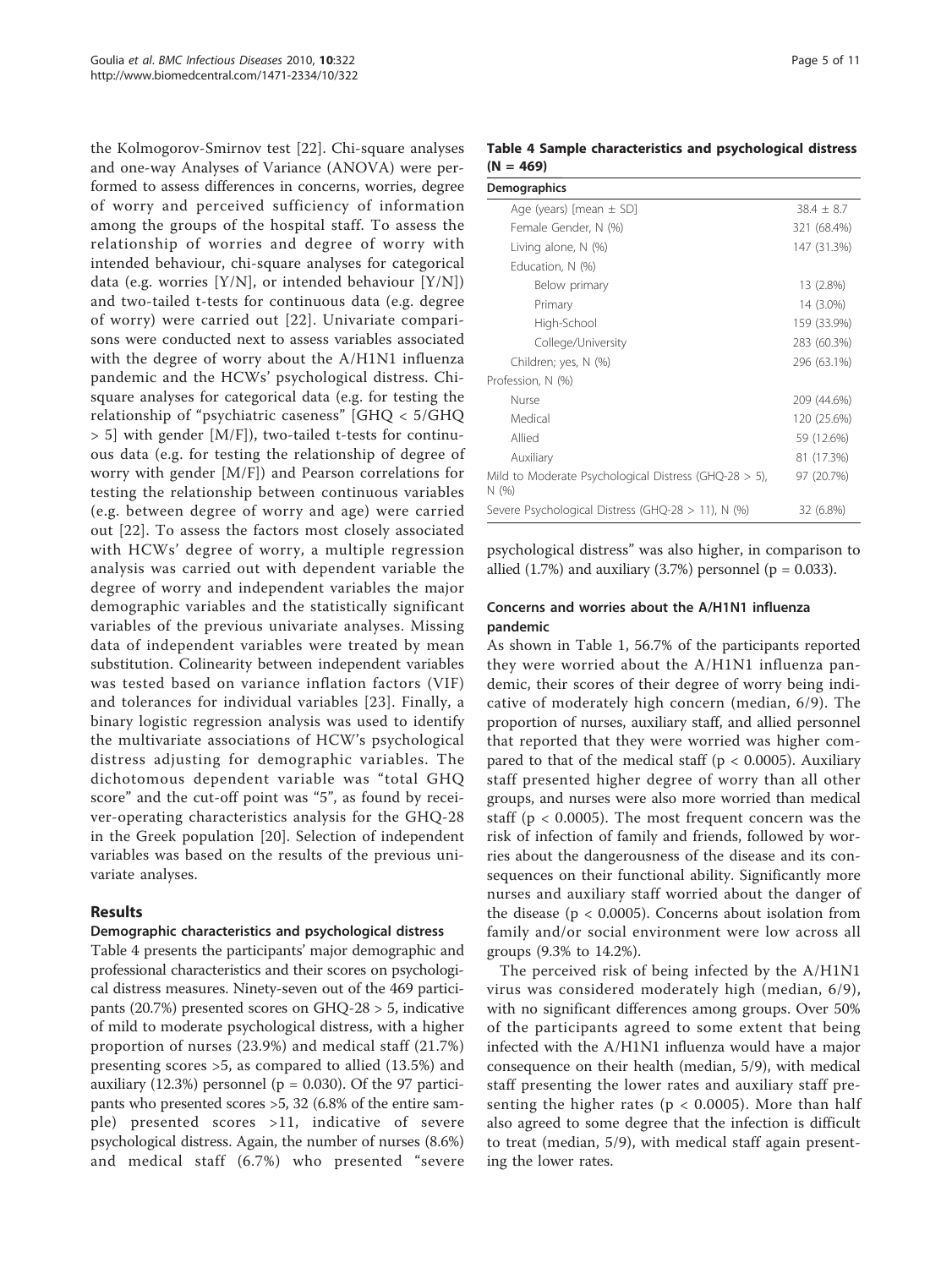More than half the HCWs agreed to some degree that the ward/department where they worked was well prepared for the A/H1N1 influenza pandemic (median, 5/9), with nurses presenting the lower rates of agreement in this statement, compared to the opinion of the other professionals. Finally, the existence of a service offering psychological support regarding the HWCs' concerns about the A/H1N1 influenza was considered of moderately high importance (median, 6/9), and medical staff were less likely to perceive this need.

## Perceived sufficiency of information about the H1N1 influenza pandemic

As shown in Table [2,](#page-3-0) the degree of HCWs' perceived sufficiency of information about the A/H1N1 influenza symptoms, prognosis, treatment, contagion route, and preventive measures could be considered moderately high to high (medians ranged from 7/9 to 8/9). A significant proportion of HCWs agreed to some degree that the information provided by the workers' department was clear (median, 6/9), while the overall information about the A/ H1N1 influenza was considered clear, as well (median, 7.4/9). Medical staff reported the highest rates of perceived sufficiency of information, compared to the other groups.

Regarding general health information needs, a significant proportion of the staff (43.7%) reported that for a disease that they might suffer, they preferred as much information as possible. An additional 36.3% wanted "a few more", "some more" or "many more" informational details, while one fifth (20.0%) wanted only to know the information needed to care for themselves properly and wished to avoid additional details. The overall mean and median for general information needs are presented in Table [2.](#page-3-0) There were minimal differences among the staff categories, with nurses preferring more frequently as much information as possible (50.0%, compared to 41.5% of the medical staff and to 37.3% of the allied and auxiliary personnel).

#### Worry and intended behavior

As shown in Table [3](#page-3-0), few HCWs  $(N = 31, 6.6\%)$ reported that they had restricted their social contacts because they considered their work environment "dangerous" and 18 (3.8%) felt that family members and friends avoided them because of their hospital work. Along the same lines, few HCWs  $(N = 20, 4.3\%)$ reported that they would take a leave to avoid infection. However, worries and degree of worry were significantly associated with intended behaviors, mainly with restriction in social contacts and intentional absenteeism.

## Factors associated with the degree of worry about the A/H1N1 influenza pandemic

Univariate analyses revealed a number of variables associated with the degree of worry about the A/H1N1

influenza pandemic (Table [5\)](#page-6-0). Subsequent multiple regression analysis showed that perceived information about the A/H1N1 influenza prognosis was the variable most closely negatively associated with the degree of worry ( $p = 0.008$ ). On the other hand, being auxiliary staff ( $p = 0.023$ ), believing that being infected with the A/H1N1 influenza would have major health consequences ( $p < 0.0005$ ) and that the infection would be difficult to treat ( $p = 0.003$ ) were the variables most closely positively associated with the degree of worry.

## Factors associated with hospital staff's psychological distress

As shown in Table [6,](#page-7-0) univariate analyses revealed a number of variables associated with general psychological distress. Subsequent multiple logistic regression analysis showed that the degree of worry about the A/ H1N1 influenza pandemic was significantly independently associated with psychological distress ( $p = 0.036$ ). Additionally, the odds of being assessed with moderate or severe psychological distress upon interview were 2.2 times greater among nurses and 4.5 times greater among auxiliary staff, compared to medical and allied staff, while work satisfaction was independently negatively associated with psychological distress.

## **Discussion**

The results of the present study showed that in September, 2009, when there were significant public and hospital staff concerns about a new A/H1N1 influenza pandemic outbreak, more than half of our hospital's HCWs (56.7%) reported they worried about the pandemic, their degree of worry being moderately high. The most frequent concern was for infection of family and friends and the consequences of the disease on their health. The perceived risk for being infected was considered moderately high and more than half agreed to some degree that being infected with the A/H1N1 influenza would have a major consequence on their health. Few HCWs (6.6%) had restricted their social contacts and fewer (3.8%) felt isolated by their family members and friends because of their hospital work, while a low percentage (4.3%) would take a leave to avoid infection. However, worries and degree of worry were significantly associated with intentional absenteeism, restriction of social contacts, and psychological distress. Perceived sufficiency of information about several aspects of the A/H1N1 influenza was moderately high, and the overall information about the A/H1N1 influenza was considered clear. Although more than half agreed to some degree that the ward/department they worked was well prepared for the pandemic, a significant proportion (44.4%) expressed a disagreement (at least somewhat) in this respect, with nurses presenting the lower rates of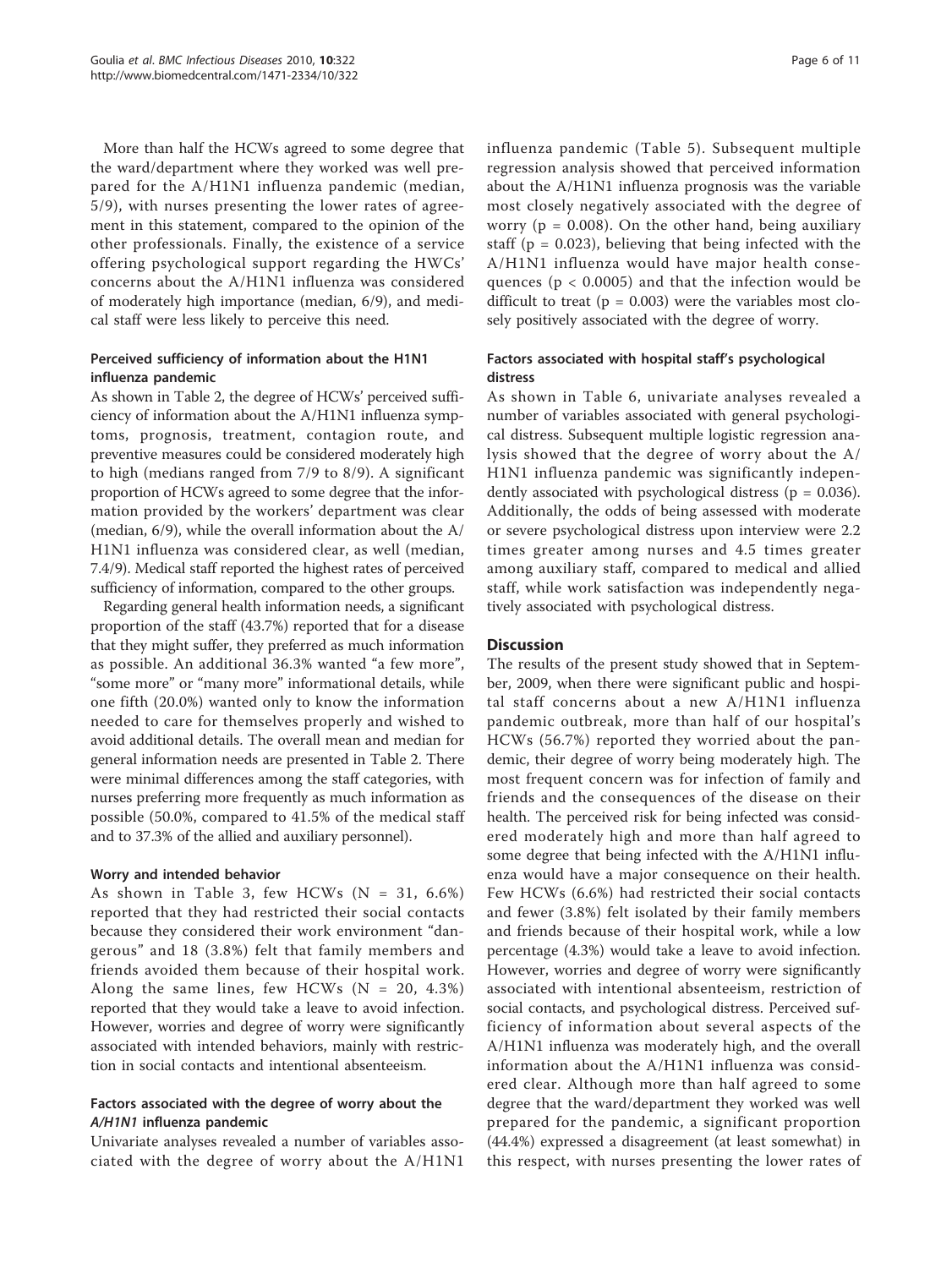| <b>Independent Variables</b>                                                       |                           | Univariate Analyses Multiple Regression Analysis <sup>(1)</sup> |                          |  |
|------------------------------------------------------------------------------------|---------------------------|-----------------------------------------------------------------|--------------------------|--|
|                                                                                    | p-values                  | beta <sup>(2)</sup>                                             | p-values                 |  |
| Demographics                                                                       |                           |                                                                 |                          |  |
| Sex                                                                                | $0.201^{(3)}$             | 0.053                                                           | 0.213                    |  |
| Age                                                                                | $0.006$ <sup>(4)</sup>    | 0.024                                                           | 0.620                    |  |
| <b>Educational Level</b>                                                           | $< 0.0005$ <sup>(4)</sup> | 0.040                                                           | 0.396                    |  |
| Children ( $No = 0$ , $Yes = 1$ )                                                  | $0.003^{(3)}$             | 0.047                                                           | 0.338                    |  |
| Profession                                                                         |                           |                                                                 |                          |  |
| Nurse                                                                              | $0.129^{(3)}$             | $\overline{\phantom{a}}$                                        | $\overline{\phantom{a}}$ |  |
| Medical                                                                            | $< 0.0005$ <sup>(3)</sup> | $-0.070$                                                        | 0.140                    |  |
| Allied                                                                             | $0.547^{(3)}$             | $\overline{\phantom{a}}$                                        | $\overline{\phantom{a}}$ |  |
| Auxiliary                                                                          | $< 0.0005$ <sup>(3)</sup> | 0.099                                                           | 0.023                    |  |
| Perceived sufficiency of information about:                                        |                           |                                                                 |                          |  |
| A/H1N1 influenza symptoms                                                          | $0.006$ <sup>(4)</sup>    | $-0.086$                                                        | 0.175                    |  |
| A/H1N1 influenza prognosis                                                         | $< 0.0005$ <sup>(4)</sup> | $-0.161$                                                        | 0.008                    |  |
| A/H1N1 influenza treatment                                                         | $< 0.0005$ <sup>(4)</sup> | $-0.005$                                                        | 0.993                    |  |
| A/H1N1 influenza infection route                                                   | $0.017^{(4)}$             | $-0.019$                                                        | 0.781                    |  |
| A/H1N1 influenza preventive measures                                               | $0.004^{(4)}$             | $-0.002$                                                        | 0.995                    |  |
| Beliefs about a possible infection                                                 |                           |                                                                 |                          |  |
| It would have major health consequences                                            | $< 0.0005$ <sup>(4)</sup> | 0.368                                                           | < 0.0005                 |  |
| It would be difficult to treat                                                     | $< 0.0005$ <sup>(4)</sup> | 0.154                                                           | 0.003                    |  |
| Department's efficacy                                                              |                           |                                                                 |                          |  |
| They felt the department had provided clear information about the A/H1N1 influenza | $0.510^{(4)}$             |                                                                 |                          |  |
| They felt their department was well prepared for the A/H1N1 influenza pandemic     | $0.637^{(4)}$             |                                                                 |                          |  |
| Work satisfaction                                                                  | $0.298^{(4)}$             |                                                                 |                          |  |

<span id="page-6-0"></span>

| Table 5 Variables associated with the hospital staffs degree of worry about $A/H1N1$ influenza pandemic ( $N = 469$ ) |  |  |  |  |  |
|-----------------------------------------------------------------------------------------------------------------------|--|--|--|--|--|
|-----------------------------------------------------------------------------------------------------------------------|--|--|--|--|--|

(1): Multiple regression analysis with dependent variable the degree of worry about the swine flu pandemic and independent variables the major demographic variables and the statistically significant variables of the univariate comparisons; Cumulative R<sup>2</sup> Adjusted= 0.270; F<sub>[13,455]</sub> = 14.3, p <0.0005 (2): Standardized beta coefficients; (3): two-tailed t-test; (4): Pearson correlation; All the VIFs for individual variables were less than 2 and all tolerances were close to 1.

agreement. Finally, perceived sufficiency of information for the prognosis of the infection was the variable most closely independently associated with the degree of worry about the pandemic.

It has been well established that HCWs experienced significant stress during infectious epidemics [[5](#page-9-0)-[9\]](#page-10-0). Reports of the psychological impact of SARS on hospital staff indicated that high levels of distress were common [[5](#page-9-0)]. In Singapore, over 27% of HCWs had a GHQ-28 score >5 and approximately 20% of the doctors and nurses were suffering from PTSD [[24\]](#page-10-0). In one Toronto hospital, 29% of respondents scored above the threshold for "emotional distress" on GHQ-12 [[17\]](#page-10-0), while in Taiwan, 5% of staff members suffered from an acute stress disorder [[7\]](#page-10-0). Studies on HCWs' concerns about the avian influenza pandemic have also shown that 71.6% had significant concerns and had perceived the pandemic as having adverse impacts on their personal life and work [[10\]](#page-10-0). Despite, however, the large epidemiological literature on the A/H1N1 influenza pandemic, there is little information available regarding the worries, concerns or the psychological impact that the pandemic might have on HCWs. To the best of our knowledge, at the time of reporting, this is the first study investigating

the acute concerns and worries of hospital staff about the A/H1N1 influenza pandemic and their associations with psychological distress.

Our results showed that more than half of HCWs experienced moderately high levels of worry about the pandemic, with auxiliary staff being more worried than all other groups and nurses being more worried than medical staff. On the other hand, our findings also showed that 20.7% of HCWs presented scores indicating mild to moderate psychological distress, rates similar to those found in a previous study, at times when there was no infectious exposure, when 18.1% of HCWs presented scores indicating mild to moderate psychological distress [[25\]](#page-10-0). In another study of 275 HCWs in the same hospital one year before the infectious outbreak, we found that 21.8% presented scores indicative of mild or moderate psychological distress (unpublished data). These findings indicate that psychological distress is a common experience in HCWs, as also has been suggested by studies in the UK, which have shown that among doctors and nurses, between 28 and 32% scored above the threshold for "emotional distress" in GHQ-12 [[26-28\]](#page-10-0). However, despite the fact that HCWs' psychological distress was not elevated in the present study, their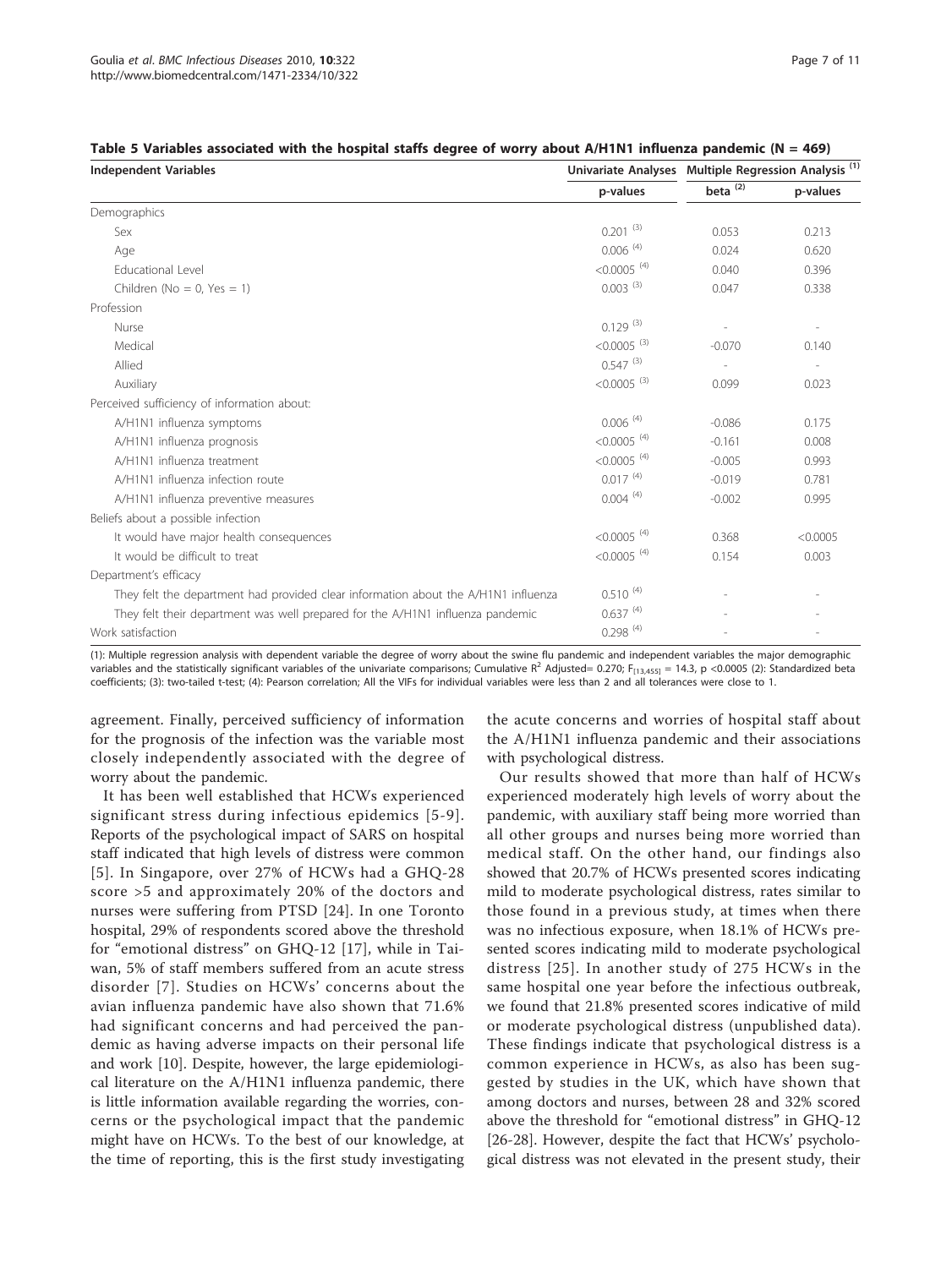<span id="page-7-0"></span>

| Table 6 Variables associated with the hospital staff's general psychological distress ( $N = 469$ ). |  |
|------------------------------------------------------------------------------------------------------|--|
|------------------------------------------------------------------------------------------------------|--|

| <b>Independent Variables</b>                                                          | <b>Univariate Analyses</b> | Multivariate Logistic Regression Analysis <sup>(1)</sup> |                          |  |
|---------------------------------------------------------------------------------------|----------------------------|----------------------------------------------------------|--------------------------|--|
|                                                                                       | p-values                   | Odds ratios (95% CI) <sup>(2)</sup>                      | p-values                 |  |
| Demographics                                                                          |                            |                                                          |                          |  |
| Sex                                                                                   | $0.052^{(3)}$              | $1.1$ (0.59 - 2.07)                                      | 0.751                    |  |
| Age                                                                                   | $0.559$ <sup>(4)</sup>     | $1.0(0.96 - 1.03)$                                       | 0.994                    |  |
| Educational Level                                                                     | $0.257^{(4)}$              | $0.8(0.66 - 1.09)$                                       | 0.201                    |  |
| Living alone                                                                          | $0.268^{(3)}$              |                                                          | ٠                        |  |
| Profession                                                                            |                            |                                                          |                          |  |
| Nurse                                                                                 | $0.019^{(3)}$              | $2.2$ (0.59 - 2.07)                                      | 0.046                    |  |
| Medical                                                                               | $0.766^{(3)}$              |                                                          | $\sim$                   |  |
| Allied                                                                                | $0.037^{(3)}$              | $1.7(0.64 - 4.71)$                                       | 0.274                    |  |
| Auxiliary                                                                             | $0.024$ <sup>(3)</sup>     | $4.5(1.38 - 14.70)$                                      | 0.013                    |  |
| Degree of worry about swine flu pandemic                                              | $0.005^{(4)}$              | $1.2(1.01 - 1.35)$                                       | 0.036                    |  |
| Perceived sufficiency of information about:                                           |                            |                                                          |                          |  |
| A/H1N1 influenza symptoms                                                             | $0.019^{(4)}$              | $0.9(0.81 - 1.17)$                                       | 0.760                    |  |
| A/H1N1 influenza prognosis                                                            | $0.789^{(4)}$              |                                                          | $\sim$                   |  |
| A/H1N1 influenza treatment                                                            | $0.026$ <sup>(4)</sup>     | $0.9(0.80 - 1.13)$                                       | 0.581                    |  |
| A/H1N1 influenza infection route                                                      | $0.335^{(4)}$              |                                                          | $\sim$                   |  |
| A/H1N1 influenza preventive measures                                                  | $0.131^{(4)}$              |                                                          | $\overline{\phantom{a}}$ |  |
| Beliefs about a possible infection                                                    |                            |                                                          |                          |  |
| It would have major health consequences                                               | $0.044^{(4)}$              | $1.0$ (0.86 - 1.23)                                      | 0.739                    |  |
| It would be difficult to treat                                                        | $0.001^{(4)}$              | $1.0$ (0.91 - 1.29)                                      | 0.376                    |  |
| Department's efficacy                                                                 |                            |                                                          |                          |  |
| They felt the department had provided clear information<br>about the A/H1N1 influenza | $0.049^{(4)}$              | $1.0$ (0.88 - 1.17)                                      | 0.838                    |  |
| They felt their department was well prepared for the A/H1N1<br>influenza pandemic     | $0.001^{(4)}$              | $0.9(0.76 - 1.01)$                                       | 0.060                    |  |
| Work satisfaction                                                                     | $< 0.0005$ <sup>(4)</sup>  | $0.8$ $(0.73 - 0.95)$                                    | 0.009                    |  |

(1): Multivariate logistic regression analysis with dependent variable the General Health Index of GHQ-28 and independent variables the major demographic variables and the statistically significant variables of the univariate comparisons. The predictive values were calculated based on the probability of being "psychiatric case" and the cut-off value between "case" and "non-case" was 0.500. The multivariate regression analysis correctly classified 78.6% of the cases, with a Nagelkerke R Square = 0.147; (2): 95% confidence interval; (3): chi-square tests; (4): two-tailed t-test; All the VIFs for individual variables were less than 2 and all tolerances were close to 1.

degree of worry about the pandemic was an independent correlate of psychological distress (Table 6), indicating that HCWs concerns about the pandemic might contribute to psychological distress. The cross-sectional design of our study prevent us from answering questions about causality, since it is plausible, for instance, that people who are already distressed for reasons not measured in this study are more likely to worry about A/ H1N1 influenza pandemic. Work satisfaction was also associated with psychological distress (Table 6) but it was not correlated to the degree of worry about the pandemic (Table [5](#page-6-0)), indicating that the association of work dissatisfaction with psychological distress could be attributed to the chronic stress and burnout that are common in hospital settings and leading contributors to work dissatisfaction [[29](#page-10-0)] rather than the HCW's concerns about the pandemic.

Consistent with the results of previous studies in SARS-affected hospitals [\[17](#page-10-0),[30,31](#page-10-0)], nurses and medical staff presented high rates of psychological distress. Although by definition, both medical staff and nurses have greater contact with patients, medical staff expressed the lower degree of worry (Table [1\)](#page-2-0), possibly because they mostly regarded themselves as sufficiently informed (Table [2](#page-3-0)). A greater proportion of nurses and auxiliary staff also worried about the A/H1N1 influenza pandemic compared to medical staff, and their degree of worry was also greater than that of doctors (Table [1](#page-2-0)). Auxiliary staff expressed the highest level of worry, while being a nurse and/or auxiliary staff was significantly associated with psychological distress. In addition, auxiliary staff considered the consequences of the infection for their health to be greater (Table [1](#page-2-0)). These findings indicate that assessing and intervening for the psychological impact of the infectious outbreak on HCWs, especially on nurses and auxiliary staff, is of particular importance in planning for the current and future outbreaks of infectious diseases. Hospital policies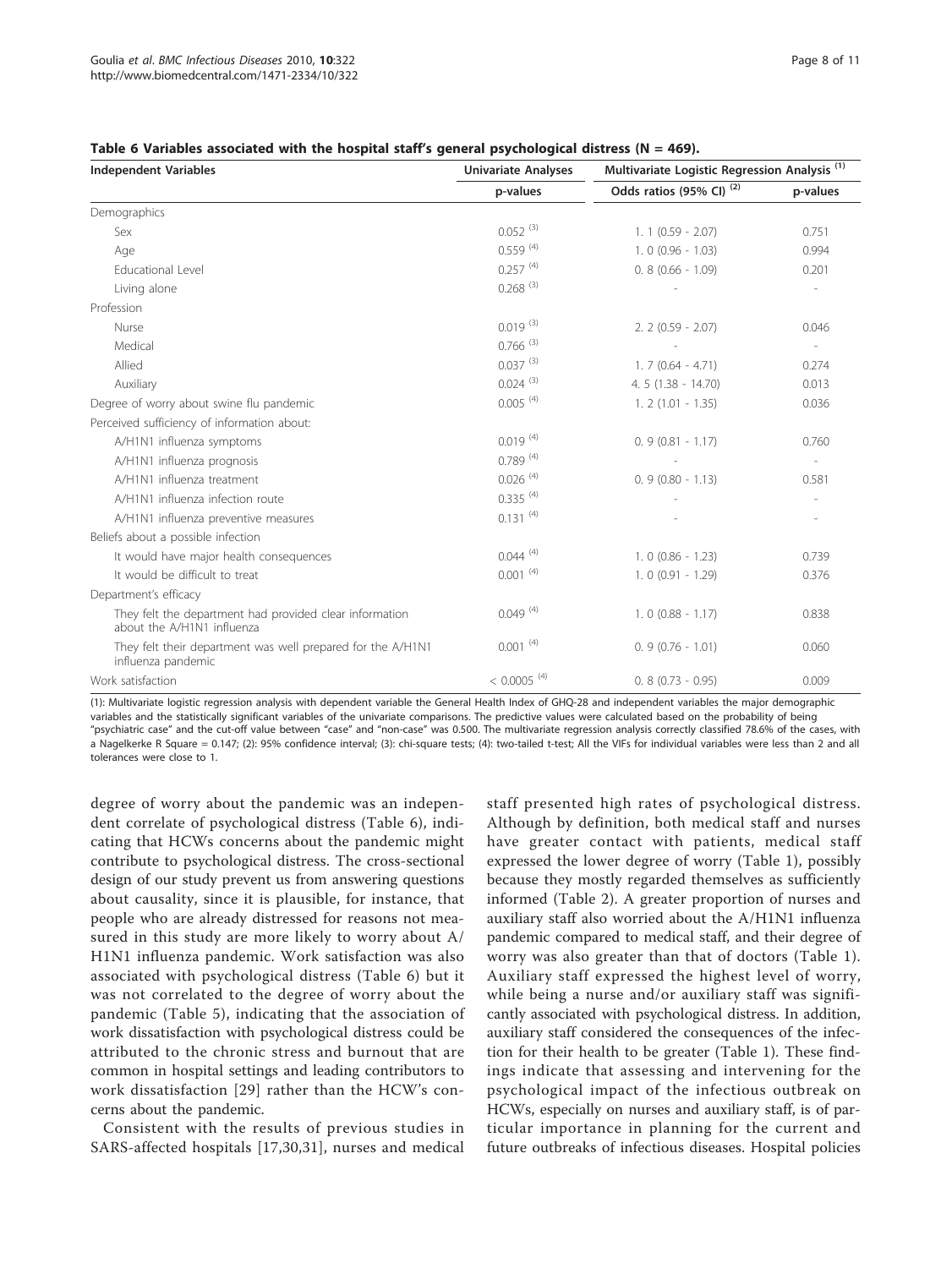should also take into account auxiliary staff's concerns and worries, and since we found that perceived sufficiency of information was associated with lower degree of worry, hospital managers should try to provide for auxiliary staff's information needs, in order to provide a favourable working environment in times of extreme public health-related concerns, such as the current A/ H1N1 influenza pandemic.

Nurses constitute the largest hospital occupational group and are directly and intensively involved in patient care, experiencing a greater risk of contagion in cases of infectious diseases. It is therefore not surprising that nurses reported the higher percentages when asked whether, for a disease that they might contract, they would prefer as much information as possible, while they also felt their department was less well prepared for the A/H1N1 influenza pandemic, compared to the other staff groups (Table [1\)](#page-2-0). Other studies have also found that in a pandemic of influenza, medical and nursing staff were significantly less likely than ancillary and support staff to consider their ward/department sufficiently prepared for the pandemic [[32\]](#page-10-0). Our results and the results of the aforementioned studies indicate that hospital and department managers and directors should consider the opinions of nurses and medical staff with respect to the proper ward/department preparation for a pandemic, if they are to offer the most favourable working conditions possible for HCWs in times of extreme distress, such as the current and future infection pandemics.

Consistent with the results of other studies reporting that distress can be amplified in the face of lack of clear information that is common in the initial period of disease outbreaks [[33\]](#page-10-0), in our study perceived sufficiency of information about the A/H1N1 influenza prognosis was independently associated with reduced degree of worry (Table [5\)](#page-6-0).

HCWs across a range of professions tended to feel motivated to work during the A/H1N1 influenza pandemic, as indicated by the high sense of duty expressed and by the low proportion of HCWs reporting that they would take a leave to avoid infection (4.3%). In addition, although fear of stigmatization, in the form of being avoided by family and friends, was observed to be a prominent aspect of many HCWs' experience during SARS [[5,](#page-9-0)[7,16,17\]](#page-10-0), this was not the case in the present study, where only 3.8% felt that family and friends avoided them because of their hospital work, and only 6.6% had restricted their social contacts themselves. This is not surprising, since the stigmatization reactions of the public to SARS was founded on the fact that the infection was limited to hospitals, whereas the A/H1N1 infection is a community spread infection for which the risk of infection is fairly evenly distributed across the population. Nevertheless, studies in other countries have shown variable rates of intentional absenteeism

due to contagious diseases [12-14,32], depending on the kind of the infection, the different time periods the studies took place, the different survey questions, and the cultural differences or religious beliefs. Our results indicated that most HCWs surveyed considered that it was not possible to avoid their duties in an emergency situation due to the pandemic and they would continue working despite the potential risks (Table [3\)](#page-3-0), a finding consistent with the view that HCWs consider it unethical to abandon their professional responsibilities in order to protect themselves or their families [\[32,34,35\]](#page-10-0).

The main methodological limitation of the present study lies in the response rate. An accurate estimation of the response rate was difficult, because the number of staff who could have been contacted during the 4 week period the study took place is difficult to estimate, given that in September many Greek employees are on vacation. However, the response rate of this study (46.9%) is comparable to other studies investigating HCWs' concerns and distress about infectious outbreaks (for example, 47% in the study of Nickell et al [[17\]](#page-10-0), 41.1% in the study of Styra et al [[6](#page-9-0)], or 23.3% in the study of Maunder et al [[5\]](#page-9-0)). In addition, comparison of the characteristics of the study sample with the total hospital employees suggested that the study sample is representative of HCWs in our hospital. For example, nurses comprise 46.4% of the hospital staff and 44.6% of the study sample. Despite this, however, we cannot refute the criticism that an underlying response style might have led to our results. We also cannot exclude the possibility that particularly concerned or distressed HCWs were under-represented, as such subjects might be on leave because of their worries about the pandemic and thus unable to join the study. Further methodological limitations are the potential for bias caused by socially acceptable answering resulting in possible underestimated intentional absenteeism rates. Gathering information regarding psychological distress by selfreport is a further limitation. Finally, as mentioned earlier, questions about causality cannot be resolved by cross-sectional surveys, and therefore future prospective studies are needed to confirm our findings and to investigate the causal paths of the associations reported regarding HCWs concerns and worries about A/H1N1 influenza pandemic, psychological distress, perceived information and intended behaviour.

#### Conclusions

In conclusion, our study showed that a significant proportion of HCWs experienced moderately high levels of worry about the pandemic, and their degree of worry was an independent correlate of psychological distress. Few HCWs had restricted their social contacts, while a low percentage would take a leave to avoid infection.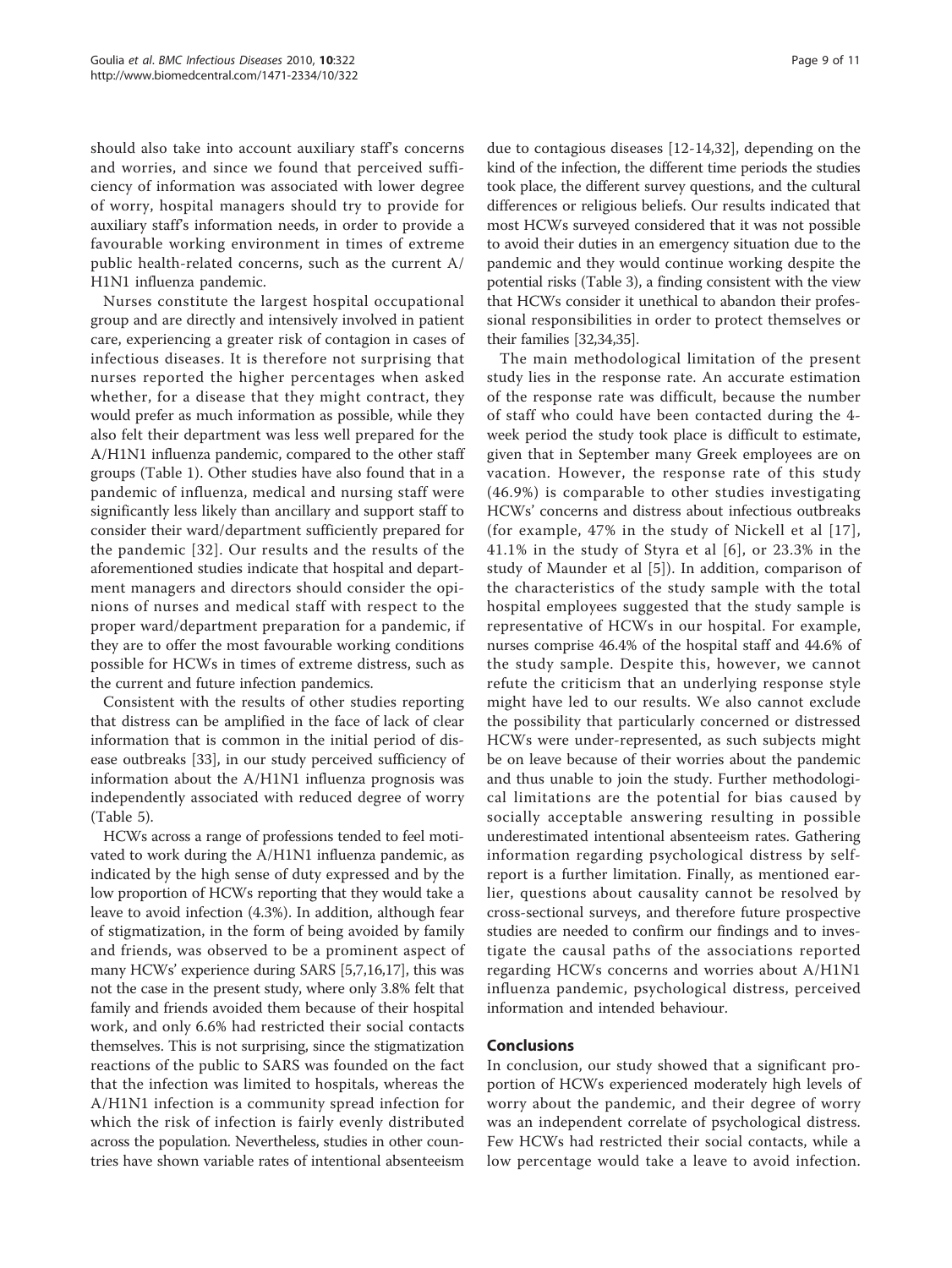<span id="page-9-0"></span>However, worries and degree of worry were significantly associated with intentional absenteeism and restriction of social contacts. Since perceived sufficiency of information about the A/H1N1 influenza was associated with reduced degree of worry, hospital policies should try to provide for HCWs' information needs, in order to provide the best possible working conditions in times of extreme public and hospital staff distress, such as the current A/H1N1 influenza pandemic.

## Study highlights

1) What is current knowledge:

• Health care workers (HCWs) presented frequent concerns regarding their health and their families' health, high levels of psychological distress, worries about their functional ability and fears of stigmatization during previous disease outbreaks.

• HCWs' worries and psychological distress over the previous SARS outbreak have also been associated with higher job stress, social isolation and intentional absenteeism.

• No studies have investigated HCWs' worries, concerns or psychological distress during the peak of the new strain of influenza virus, A/H1N1 and it is not known whether the previous SARS experience is representative or unique.

#### 2) What is new here:

• In September, 2009, during the A/H1N1 pandemic, more than half of HCWs experienced moderately high levels of worry about the pandemic, with auxiliary staff presenting the higher degree of worry and nurses being more worried than medical staff.

• The most frequent concern was for infection of family and friends and the consequences of the disease on their health.

• The degree of worry about the pandemic was an independent correlate of psychological distress.

• Few HCWs (6.6%) had restricted their social contacts and fewer (3.8%) felt isolated by their family members and friends because of their hospital work, while a low percentage (4.3%) would take a leave to avoid infection. However, worries and degree of worry were significantly associated with intentional absenteeism and restriction of social contacts.

• Most HCWs considered that it was not possible to avoid their duties in an emergency situation due to the pandemic and they would continue working despite the potential risks.

• Perceived sufficiency of information about several aspects of the A/H1N1 influenza was moderately high, while perceived sufficiency of information about the A/H1N1 influenza prognosis was independently associated with reduced degree of worry.

• Hospital managers and consultation-liaison psychiatry services should try to provide for HCWs' information needs, if we are to offer favourable working conditions in times of extreme distress, such as the current and future pandemics.

## Additional material

[Additional file 1: Q](http://www.biomedcentral.com/content/supplementary/1471-2334-10-322-S1.DOC)uestionnaire for assessing hospital staff worries and perceived sufficiency of information during the A/H1N1 influenza pandemic (Greek version). This file contains the Greek battery administered to assess hospital staff worries, perceived sufficiency of information and associated psychological distress during the A/H1N1 influenza pandemic.

[Additional file 2: Q](http://www.biomedcentral.com/content/supplementary/1471-2334-10-322-S2.PDF)uestionnaire for assessing hospital staff worries and perceived sufficiency of information during the A/H1N1 influenza pandemic (English version). This file contains the English translation of the questionnaire administered to assess hospital staff worries and perceived sufficiency of information during the A/H1N1 influenza pandemic.

#### Acknowledgements

The authors express their gratitude to all the participants for their willingness to participate in the study.

#### Authors' contributions

PG: participated in the conception and experimental design of the study, data analysis and preparation of the manuscript. CM: participated in the conception and experimental design of the study, in the data collection and preparation of the manuscript. DD: participated in data collection and preparation of the manuscript DM: participated in data collection and preparation of the manuscript. TH: Conception and experimental design of the study, co-ordinated the study, data analysis, planning and drafting the manuscript. All authors state they have read and approved the final draft submitted.

#### Competing interests

The authors declare that they have no competing interests.

Received: 27 July 2010 Accepted: 9 November 2010 Published: 9 November 2010

#### References

- 1. WHO/Europe influenza surveillance. [[http://www.euro.who.int/influenza/](http://www.euro.who.int/influenza/AH1N1/20091026_1) [AH1N1/20091026\\_1](http://www.euro.who.int/influenza/AH1N1/20091026_1)].
- 2. WHO/Global Alert and Response (GAR) Pandemic (2009) Update 63. [[http://www.who.int/csr/don/2009\\_08\\_28/en/index.html\]](http://www.who.int/csr/don/2009_08_28/en/index.html)
- 3. Hellenic Centre for Disease Control and Prevention (KEELPNO). [[http://www.keel.org.gr/keelpno/2009/id994/gripi\\_ebdo\\_20090826.pdf](http://�www.keel.org.gr/keelpno/2009/id994/gripi_ebdo_20090826.pdf)].
- 4. Hellenic Centre for Disease Control and Prevention (KEELPNO). [[http://www.keel.org.gr/keelpno/2009/id994/gripi\\_ebdo\\_20091223.pdf](http://�www.keel.org.gr/keelpno/2009/id994/gripi_ebdo_20091223.pdf)].
- 5. Maunder RG, Lancee WJ, Rourke S, Hunter JJ, Goldbloom D, Balderson K, Petryshen P, Steinberg R, Wasylenki D, Koh D, Fones C: [Factors associated](http://www.ncbi.nlm.nih.gov/pubmed/15564361?dopt=Abstract) [with the psychological impact of severe acute respiratory syndrome on](http://www.ncbi.nlm.nih.gov/pubmed/15564361?dopt=Abstract) [nurses and other hospital workers in Toronto.](http://www.ncbi.nlm.nih.gov/pubmed/15564361?dopt=Abstract) Psychosomatic Medicine 2004, 66(6):938-42.
- 6. Styra R, Hawryluck L, Robinson S, Kasapinovic S, Fones C, Gold WL: [Impact](http://www.ncbi.nlm.nih.gov/pubmed/18222131?dopt=Abstract) [on health care workers employed in high-risk areas during the Toronto](http://www.ncbi.nlm.nih.gov/pubmed/18222131?dopt=Abstract) [SARS outbreak.](http://www.ncbi.nlm.nih.gov/pubmed/18222131?dopt=Abstract) Journal of Psychosomatic Research 2008, 64(2):177-83.